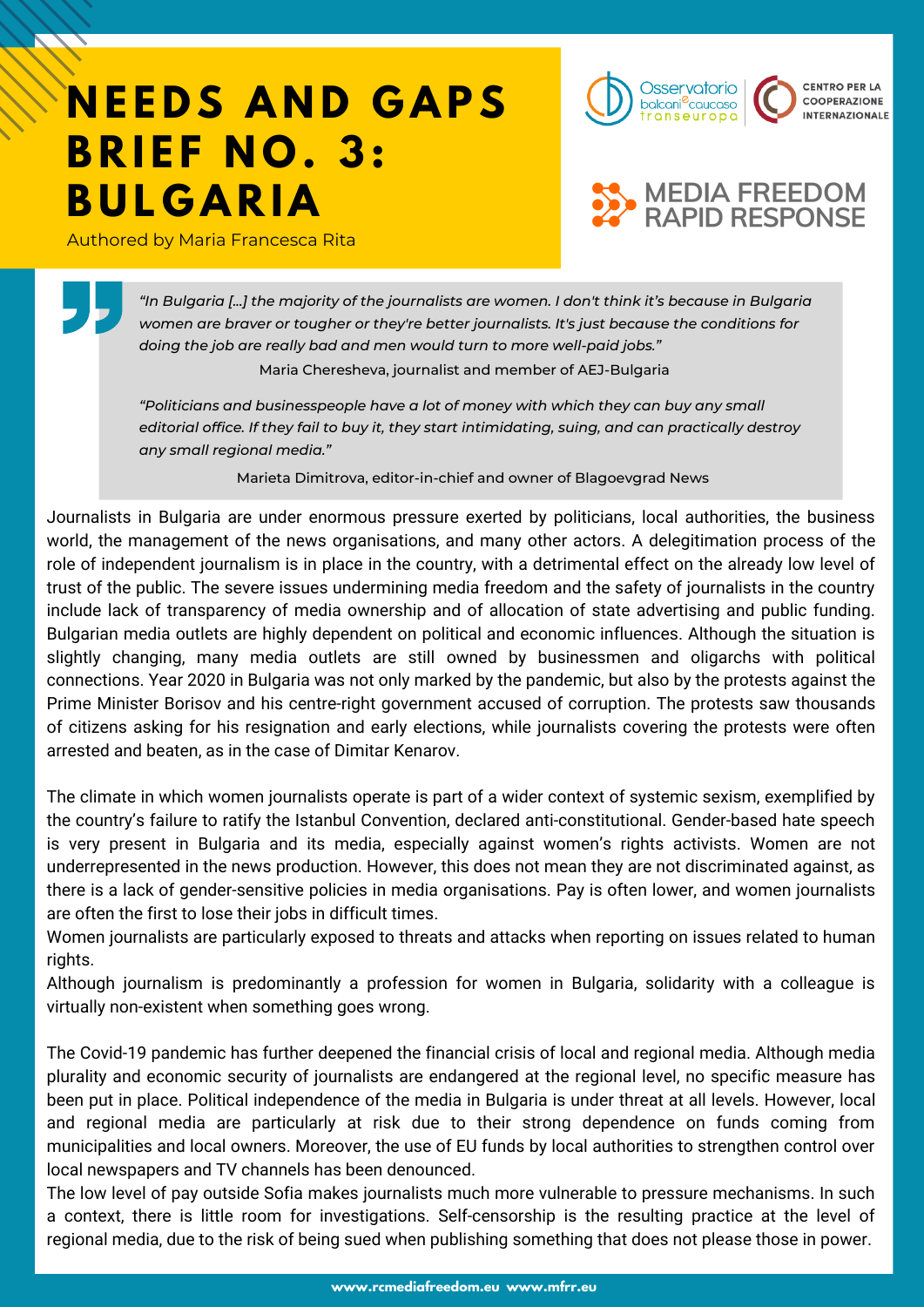## **Facts**